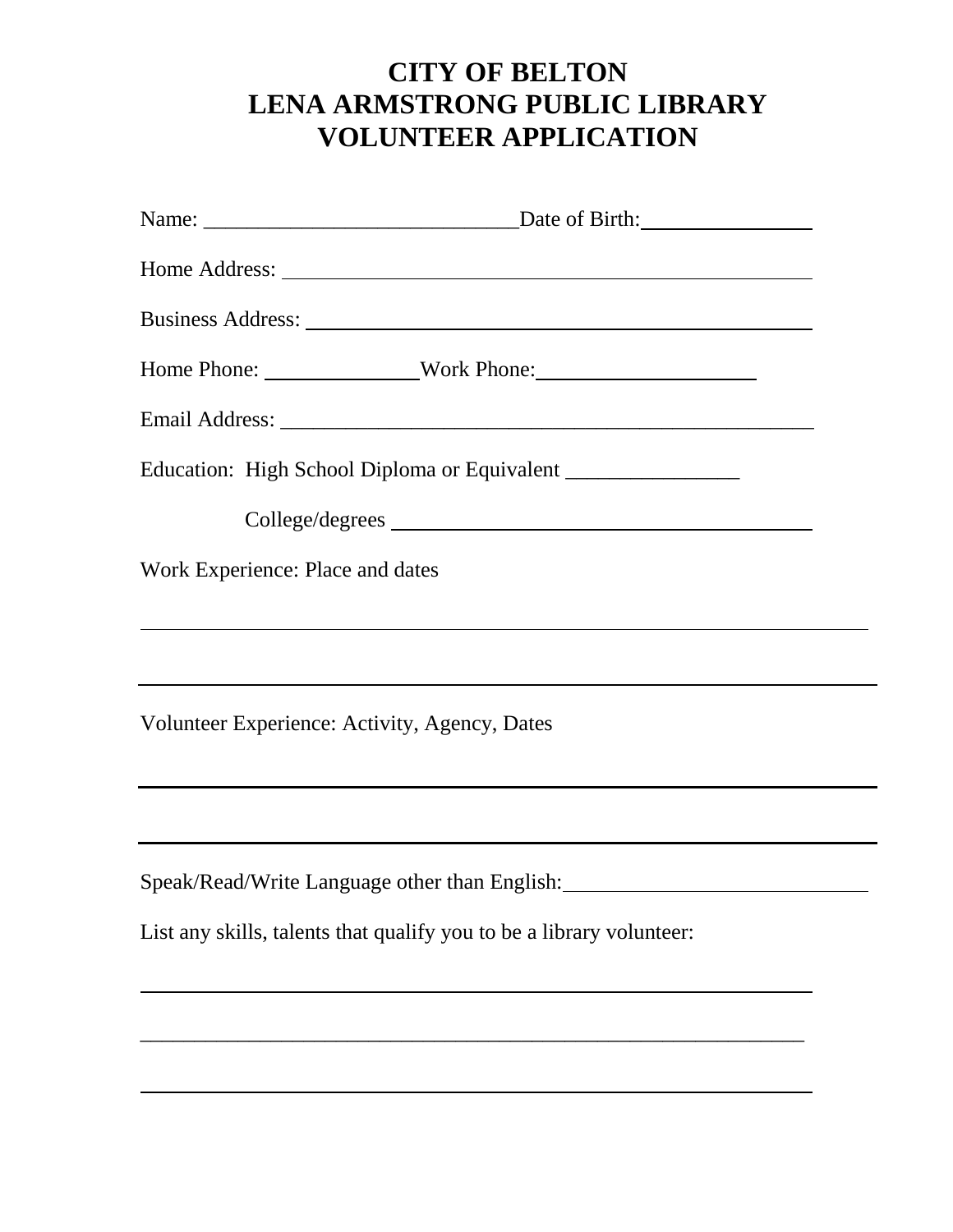Please list the times you will be able to volunteer:

| Monday     | Tuesday    | Wednesday  | Thursday   | Friday     | Saturday  |
|------------|------------|------------|------------|------------|-----------|
| Library    | Library    | Library    | Library    | Library    | Library   |
| hours 10-6 | hours 10-8 | hours 10-6 | hours 10-6 | hours 10-6 | hours10-3 |

Limitations that might restrict your activities:

Why do you wish to volunteer at the Lena Armstrong Public Library? If you need to do community service, explain the reason:

<u> 1980 - Johann Barbara, martxa alemaniar argametar a martxa a shekara a shekara a shekara a shekara a shekara</u>

Have you ever been convicted by any court, including military court, of any offense?

<u> 1989 - Johann Stoff, amerikansk politiker (d. 1989)</u>

Yes \_\_\_\_\_\_\_\_\_\_\_\_ No \_\_\_\_\_\_\_\_\_\_\_\_

| If "yes," please explain. (Conviction is not necessarily a bar to volunteer         |
|-------------------------------------------------------------------------------------|
| opportunities. Each case is given individual consideration based on job-relatedness |
| of the offense.)                                                                    |

Please give the name of three references who know of your abilities and interests.

| How long have they known you |
|------------------------------|
|                              |
|                              |

Phone number: \_\_\_\_\_\_\_\_\_\_\_\_\_\_\_\_\_\_\_\_\_\_\_\_\_\_\_\_\_\_\_\_\_\_\_\_\_\_\_\_

Name: \_\_\_\_\_\_\_\_\_\_\_\_\_\_\_\_\_\_\_\_\_\_\_\_\_ How long have they known you

Phone number:

Name: New long have they known you

Phone number: \_\_\_\_\_\_\_\_\_\_\_\_\_\_\_\_\_\_\_\_\_\_\_\_\_\_\_\_\_\_\_\_\_\_\_\_\_\_\_\_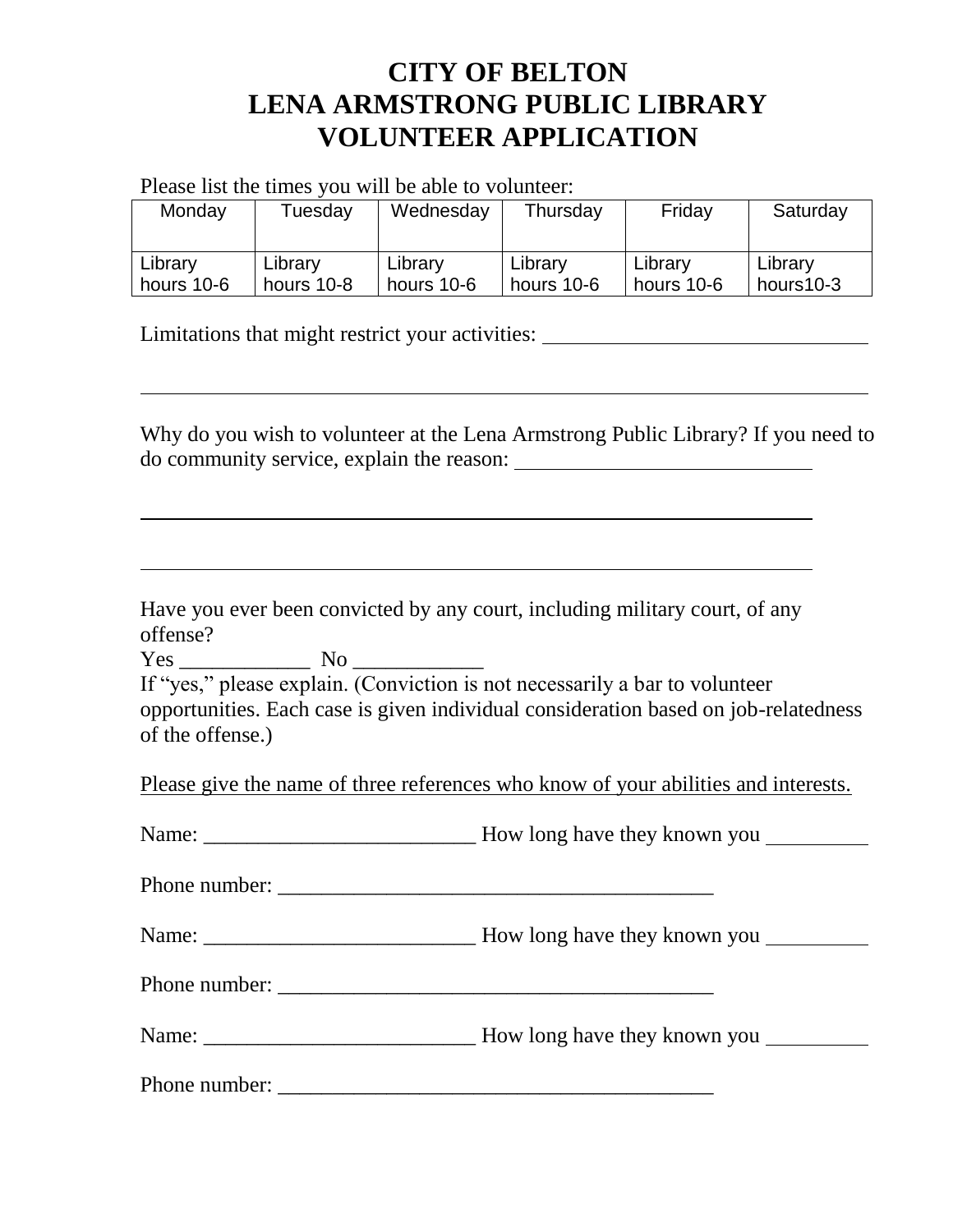| background check if applicable:                                     | background check on me before I begin volunteering. Other names to run for the |
|---------------------------------------------------------------------|--------------------------------------------------------------------------------|
| Signature                                                           | Date                                                                           |
| location approved by the City of Belton before I begin volunteering |                                                                                |
| Signature                                                           | Date                                                                           |

The Lena Armstrong Public Library staff appreciates your interest in volunteering. Please return your application to our circulation desk or mail it to the Library at PO Box 120, Belton, TX 76513. You will be notified by phone of the drug testing location to set up a time. After the testing has been completed, the library will contact you about volunteer orientation, training and schedules.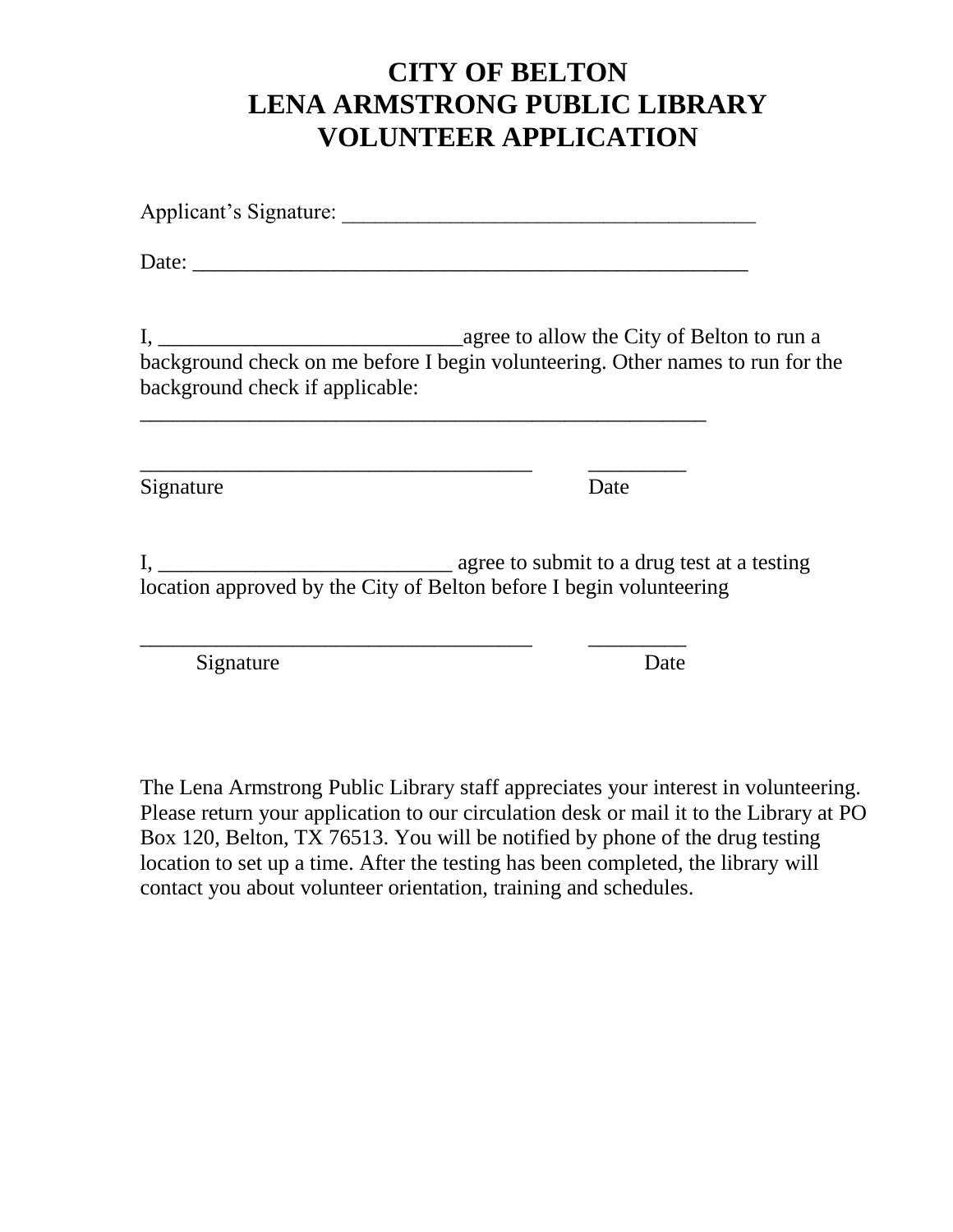### **DPS Computerized Criminal History (CCH) Verification (AGENCY COPY)**

I, construction of the set of the set of the set of the set of the set of the set of the set of the set of the set of the set of the set of the set of the set of the set of the set of the set of the set of the set of the s

Applicant or Employee Name (please print)

(CCH) check will be performed by accessing the Texas Department of Public Safety Secure website and will be based on name and DOB identifiers I supply. (This is not a consent form.) Authority for this agency to access an individual's criminal history data may be found in Texas Government Code 411; Subchapter F.

represent true identification to criminal history; therefore, the organization conducting the criminal history check is not allowed to discuss with me any criminal history record information obtained using this method. The agency may request that I have a fingerprint search performed to clear any misidentification based on the result of the name and DOB search. Once this process is completed, the information on my fingerprint criminal history record may be discussed with me.

In order to complete the process, I must make an appointment with the Fingerprint Applicant Services of Texas (FAST) as instructed online at [www.txdps.state.tx.us](http://www.txdps.state.tx.us/) */ Crime Records/Review of Personal Criminal History* or by calling the DPS Program Vendor at 1-888- 467-2080, submit a full and complete set of fingerprints, request a copy be sent to the agency listed below, and pay a few of \$24.95 to the fingerprinting services company.

**(This copy must remain on file by your agency. Require for future DPS Audits)**

|                                           | (Internal Use Only)                                  |
|-------------------------------------------|------------------------------------------------------|
| <b>Signature of Applicant or Employee</b> | Check and Initial each Applicable Space              |
| Date of Birth<br><b>Date</b>              | <b>CCH Report Printed:</b>                           |
| <b>Social Security #</b>                  | YES NO<br>initial                                    |
|                                           | Purpose of CCH                                       |
| City of Belton                            |                                                      |
| Agency Name (Please print)                | Hired Not Hired<br><u>initial</u>                    |
| Charlotte Walker / H.R. Director          | Date Printed: $\frac{1}{\sqrt{2}}$<br><u>initial</u> |
| Agency Representative Name (Please print) | Destroyed Date $\frac{1}{\sqrt{2}}$<br>initial       |
| Signature of Agency Representative        | (Retain in your files for possible audit)            |
|                                           |                                                      |

**Date**